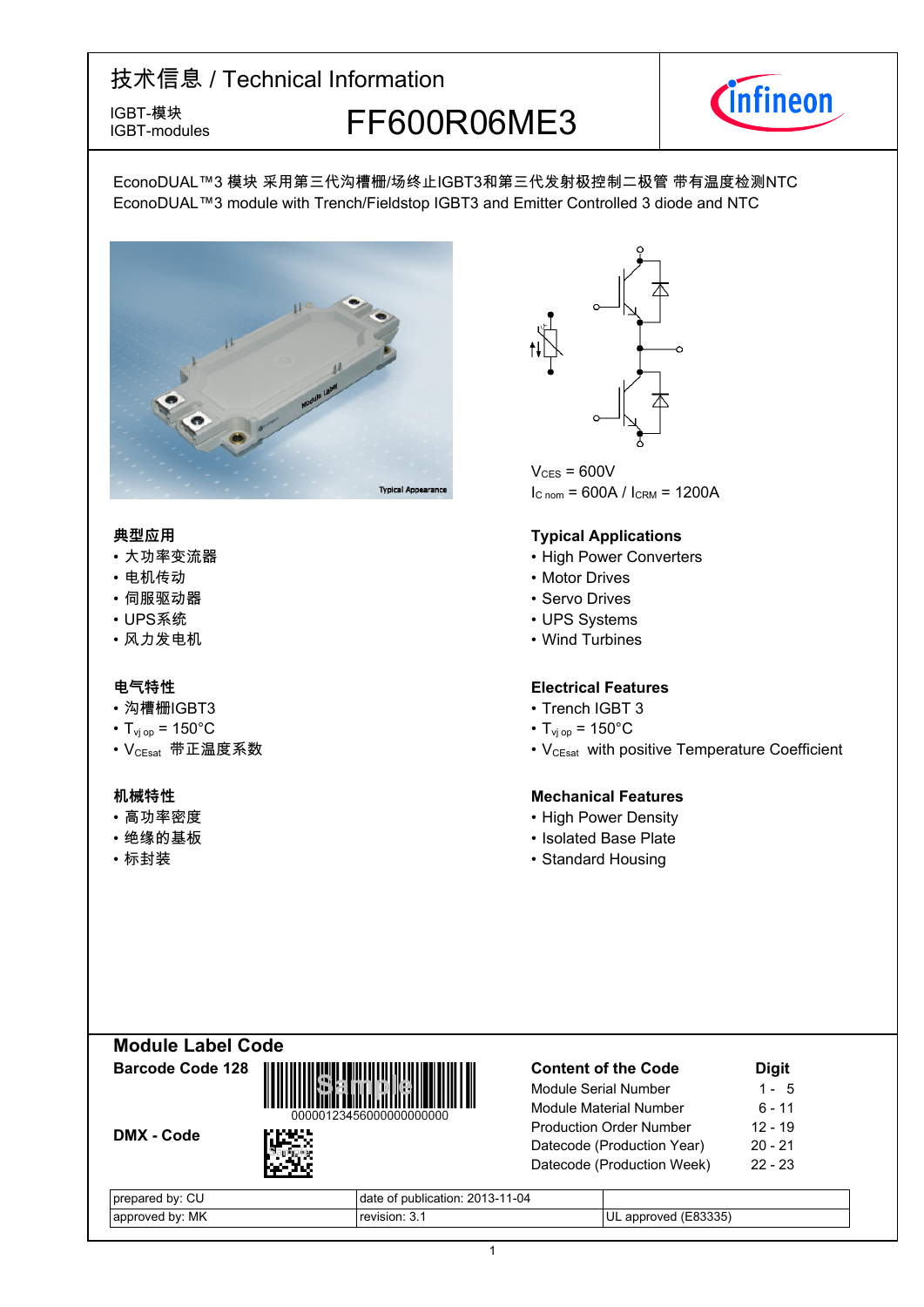IGBT-模块<br>IGBT-modules

FF600R06ME3



|         | IGBT, 逆变器 / IGBT, Inverter |
|---------|----------------------------|
| ------- |                            |

| 最大额定值 / Maximum Rated Values                   |                                                                                                                        |                          |            |        |
|------------------------------------------------|------------------------------------------------------------------------------------------------------------------------|--------------------------|------------|--------|
| 集电极 - 发射极电压<br>Collector-emitter voltage       | $T_{vi}$ = 25 $^{\circ}$ C                                                                                             | V <sub>CFS</sub>         | 600        |        |
| 连续集电极直流电流<br>Continuous DC collector current   | $T_c = 55^{\circ}$ C, $T_{\text{vi max}} = 175^{\circ}$ C<br>$T_c = 25^{\circ}$ C, $T_{\text{vi max}} = 175^{\circ}$ C | IC <sub>nom</sub><br>Ic. | 600<br>700 | A<br>A |
| 集电极重复峰值电流<br>Repetitive peak collector current | $t_P = 1$ ms                                                                                                           | <b>CRM</b>               | 1200       | A      |
| 总功率损耗<br>Total power dissipation               | $T_c = 25^{\circ}C$ , $T_{\text{vi max}} = 175^{\circ}C$                                                               | $P_{\text{tot}}$         | 1650       | W      |
| 栅极-发射极峰值电压<br>Gate-emitter peak voltage        |                                                                                                                        | <b>V<sub>GES</sub></b>   | $+/-20$    |        |

| 特征值 / Characteristic Values<br>集电极-发射极饱和电压          | $I_c$ = 600 A, $V_{GE}$ = 15 V                                                                                                                                                    | $T_{vi}$ = 25°C                                                                      |                     |     | typ.<br>1,45           | max.<br>1,90 | V                     |
|-----------------------------------------------------|-----------------------------------------------------------------------------------------------------------------------------------------------------------------------------------|--------------------------------------------------------------------------------------|---------------------|-----|------------------------|--------------|-----------------------|
| Collector-emitter saturation voltage                | $I_c$ = 600 A, $V_{GE}$ = 15 V<br>$I_c = 600$ A, $V_{GE} = 15$ V                                                                                                                  | $T_{\text{vj}}$ = 125°C<br>$T_{vi} = 150^{\circ}$ C                                  | $V_{\text{CE sat}}$ |     | 1,60<br>1.70           |              | V<br>V                |
| 栅极阈值电压<br>Gate threshold voltage                    | $I_C = 9,60$ mA, $V_{CE} = V_{GE}$ , $T_{vi} = 25^{\circ}$ C                                                                                                                      |                                                                                      | V <sub>GFth</sub>   | 4.9 | 5,8                    | 6.5          | V                     |
| 栅极电荷<br>Gate charge                                 | $V_{GE}$ = -15 V  +15 V                                                                                                                                                           |                                                                                      | $Q_{G}$             |     | 6,50                   |              | μC                    |
| 内部栅极电阻<br>Internal gate resistor                    | $T_{vi}$ = 25 $^{\circ}$ C                                                                                                                                                        |                                                                                      | $R_{\text{Gint}}$   |     | 0,68                   |              | Ω                     |
| 输入电容<br>Input capacitance                           | f = 1 MHz, $T_{vi}$ = 25°C, $V_{CE}$ = 25 V, $V_{GE}$ = 0 V                                                                                                                       |                                                                                      | $C_{\text{ies}}$    |     | 39.0                   |              | nF                    |
| 反向传输电容<br>Reverse transfer capacitance              | f = 1 MHz, T <sub>vi</sub> = 25°C, V <sub>CE</sub> = 25 V, V <sub>GE</sub> = 0 V                                                                                                  |                                                                                      | $C_{res}$           |     | 1,15                   |              | nF                    |
| 集电极-发射极截止电流<br>Collector-emitter cut-off current    | $V_{CE}$ = 600 V, $V_{GE}$ = 0 V, $T_{vi}$ = 25°C                                                                                                                                 |                                                                                      | $I_{CES}$           |     |                        | 5,0          | mA                    |
| 栅极-发射极漏电流<br>Gate-emitter leakage current           | $V_{CE} = 0 V$ , $V_{GE} = 20 V$ , $T_{vi} = 25^{\circ}C$                                                                                                                         |                                                                                      | $I_{GES}$           |     |                        | 400          | nA                    |
| 开通延迟时间(电感负载)<br>Turn-on delay time, inductive load  | $I_c = 600$ A, $V_{CE} = 300$ V<br>$V_{GF}$ = $\pm 15$ V<br>$R_{\text{Gon}}$ = 2,4 $\Omega$                                                                                       | $T_{vi}$ = 25°C<br>$T_{\text{vj}}$ = 125°C<br>$T_{vi}$ = 150 $^{\circ}$ C            | t <sub>d on</sub>   |     | 0.10<br>0,11<br>0,12   |              | μs<br>μs<br>μs        |
| 上升时间(电感负载)<br>Rise time, inductive load             | $I_C$ = 600 A, $V_{CE}$ = 300 V<br>$V_{GE}$ = $\pm$ 15 V<br>$R_{\text{Gon}}$ = 2,4 $\Omega$                                                                                       | $T_{\rm vj}$ = 25°C<br>$T_{\text{vj}}$ = 125°C<br>$T_{vi}$ = 150 $^{\circ}$ C        | tr                  |     | 0,09<br>0,095<br>0,10  |              | μs<br>μs<br>μs        |
| 关断延迟时间(电感负载)<br>Turn-off delay time, inductive load | $I_c = 600$ A, $V_{CE} = 300$ V<br>$V_{GE}$ = $\pm$ 15 V<br>$R_{Goff}$ = 2,4 $\Omega$                                                                                             | $T_{vi}$ = 25°C<br>$T_{vi}$ = 125 $^{\circ}$ C<br>$T_{vi}$ = 150 $^{\circ}$ C        | $t_{d \text{ off}}$ |     | 0.67<br>0,71<br>0,73   |              | μs<br>μs<br>μs        |
| 下降时间(电感负载)<br>Fall time, inductive load             | $I_c = 600$ A, $V_{CE} = 300$ V<br>$V_{GE}$ = $\pm$ 15 V<br>$R_{Goff}$ = 2,4 $\Omega$                                                                                             | $T_{vi}$ = 25 $^{\circ}$ C<br>$T_{vi}$ = 125°C<br>$T_{\rm vj} = 150^{\circ}$ C       | t                   |     | 0.07<br>0,075<br>0,075 |              | <b>US</b><br>μs<br>μs |
| 开通损耗能量 (每脉冲)<br>Turn-on energy loss per pulse       | $I_c$ = 600 A, $V_{CE}$ = 300 V, L <sub>s</sub> = 30 nH<br>$V_{GE}$ = ±15 V, di/dt = 6000 A/µs (T <sub>vi</sub> = 150°C) T <sub>vi</sub> = 125°C<br>$R_{\text{Gon}} = 2,4 \Omega$ | $T_{\rm vj}$ = 25°C<br>$T_{vi}$ = 150 $^{\circ}$ C                                   | $E_{on}$            |     | 8,90<br>9,90<br>10,5   |              | mJ<br>mJ<br>mJ        |
| 关断损耗能量 (每脉冲 )<br>Turn-off energy loss per pulse     | $I_C$ = 600 A, $V_{CE}$ = 300 V, L <sub>S</sub> = 30 nH<br>$V_{GE}$ = ±15 V, du/dt = 2400 V/µs (T <sub>vi</sub> = 150°C)T <sub>vi</sub> = 125°C<br>$R_{Goff}$ = 2,4 $\Omega$      | $T_{vi}$ = 25 $^{\circ}$ C<br>$T_{vi}$ = 150 $^{\circ}$ C                            | $E_{\text{off}}$    |     | 21,5<br>25,0<br>26,5   |              | mJ<br>mJ<br>mJ        |
| 短路数据<br>SC data                                     | $V_{GE}$ $\leq$ 15 V, V <sub>CC</sub> = 360 V<br>$V_{CEmax}$ = $V_{CES}$ - $L_{sCE}$ ·di/dt                                                                                       | $t_P \leq 8$ µs, $T_{vi} = 25^{\circ}$ C<br>$t_P \le 6$ µs, $T_{vi} = 150^{\circ}$ C | $_{\rm lsc}$        |     | 4200<br>3000           |              | A<br>A                |
| 结 - 外壳热阻<br>Thermal resistance, junction to case    | 每个 IGBT / per IGBT                                                                                                                                                                |                                                                                      | $R_{th,IC}$         |     |                        | 0,09         | K/W                   |
| 外壳 - 散热器热阻<br>Thermal resistance, case to heatsink  | 每个 IGBT / per IGBT<br>$\lambda_{\text{Paste}} = 1 \text{ W/(m·K)}$ / $\lambda_{\text{grease}} = 1 \text{ W/(m·K)}$                                                                |                                                                                      | $R_{thCH}$          |     | 0,028                  |              | K/W                   |
| 在开关状态下温度<br>Temperature under switching conditions  |                                                                                                                                                                                   |                                                                                      | $T_{\text{vj op}}$  | -40 |                        | 150          | °C                    |
|                                                     |                                                                                                                                                                                   |                                                                                      |                     |     |                        |              |                       |
| prepared by: CU                                     | date of publication: 2013-11-04                                                                                                                                                   |                                                                                      |                     |     |                        |              |                       |
| approved by: MK                                     | revision: 3.1                                                                                                                                                                     |                                                                                      |                     |     |                        |              |                       |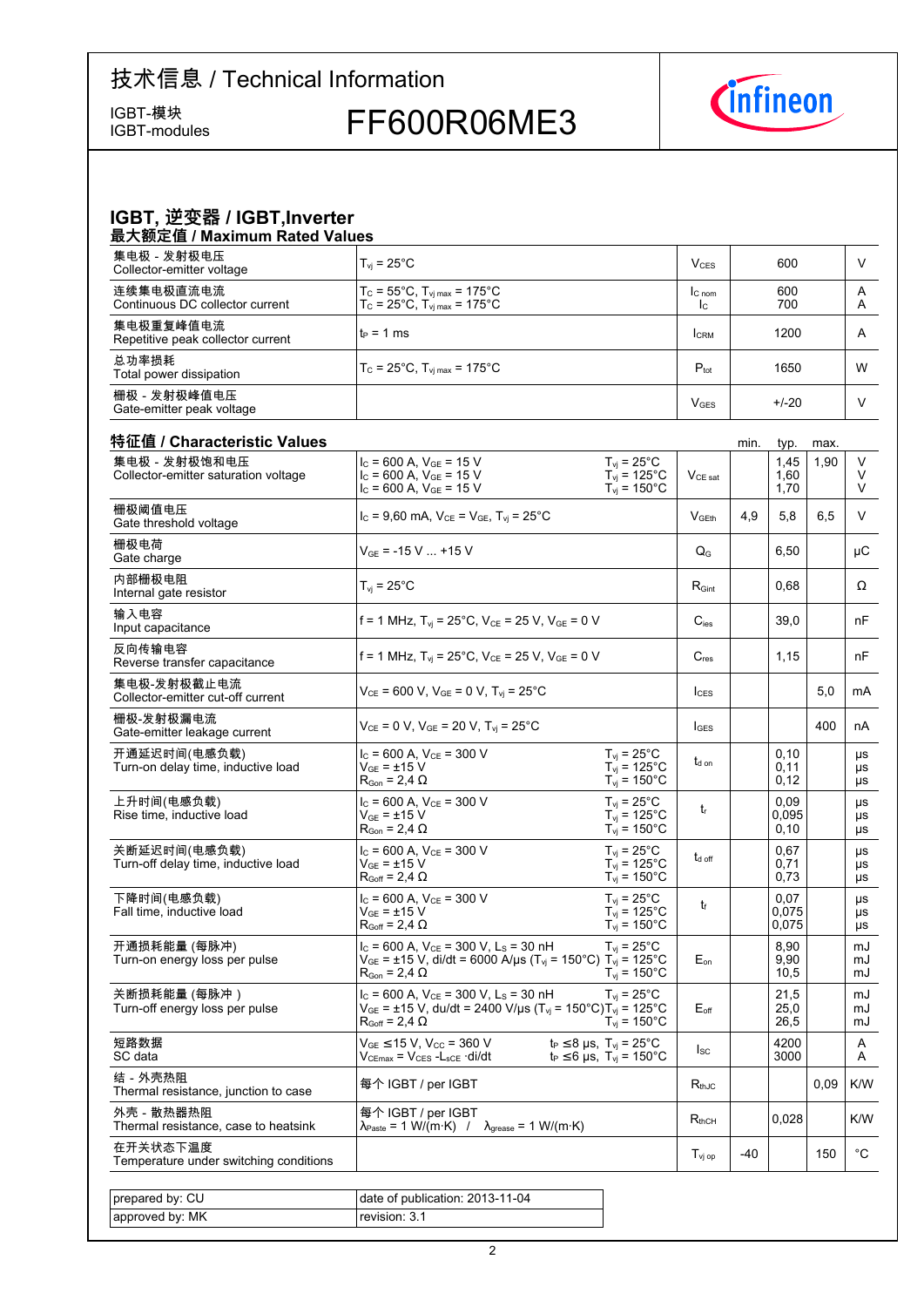IGBT-modules

IGBT-模块<br>IGBT-modules FF600R06ME3



#### 二极管,逆变器 / Diode, Inverter 最大额定值 / Maximum Rated Values

| A                                           |                                                                                                                               |                         |                |                  |
|---------------------------------------------|-------------------------------------------------------------------------------------------------------------------------------|-------------------------|----------------|------------------|
| 反向重复峰值电压<br>Repetitive peak reverse voltage | $T_{\rm vi}$ = 25 $^{\circ}$ C                                                                                                | <b>V</b> <sub>RRM</sub> | 600            |                  |
| 连续正向直流电流<br>Continuous DC forward current   |                                                                                                                               | I۴                      | 600            | A                |
| 正向重复峰值电流<br>Repetitive peak forward current | it∍ = 1 ms                                                                                                                    | <b>FRM</b>              | 1200           | A                |
| I2t-值<br>$l2t - value$                      | $V_R$ = 0 V, t <sub>P</sub> = 10 ms, T <sub>vi</sub> = 125°C<br>$V_R$ = 0 V, t <sub>P</sub> = 10 ms, T <sub>vj</sub> = 150 °C | $ ^{2}t$                | 18000<br>17000 | $A^2S$<br>$A^2S$ |

#### 特征值 / Characteristic

| 特征值 / Characteristic Values                        |                                                                                                                                       |                                                                           |                       | min.  | typ.                 | max. |                |
|----------------------------------------------------|---------------------------------------------------------------------------------------------------------------------------------------|---------------------------------------------------------------------------|-----------------------|-------|----------------------|------|----------------|
| 正向电压<br>Forward voltage                            | $I_F = 600$ A, $V_{GF} = 0$ V<br>$I_F = 600$ A, $V_{GF} = 0$ V<br>$I_F = 600$ A, $V_{GF} = 0$ V                                       | $T_{vi}$ = 25°C<br>$T_{vi}$ = 125°C<br>$T_{\text{vi}}$ = 150 $^{\circ}$ C | $V_F$                 |       | 1,55<br>1,50<br>1,45 | 1,95 |                |
| 反向恢复峰值电流<br>Peak reverse recovery current          | $I_F = 600$ A, - di <sub>F</sub> /dt = 6000 A/us (T <sub>vi</sub> =150°C) T <sub>vi</sub> = 25°C<br>$V_R = 300 V$<br>$V_{GF}$ = -15 V | $T_{vi}$ = 125 $^{\circ}$ C<br>$T_{\text{vi}}$ = 150 $^{\circ}$ C         | <b>IRM</b>            |       | 205<br>300<br>330    |      | A<br>A<br>A    |
| 恢复电荷<br>Recovered charge                           | $I_F = 600$ A, - dir/dt = 6000 A/us (T <sub>vi</sub> =150°C) T <sub>vi</sub> = 25°C<br>$V_R$ = 300 V<br>$V_{GF}$ = -15 V              | $T_{\rm vi}$ = 125°C<br>$T_{\rm vi}$ = 150 $^{\circ}$ C                   | Q,                    |       | 17.0<br>36,0<br>42,0 |      | μC<br>μC<br>μC |
| 反向恢复损耗(每脉冲)<br>Reverse recovery energy             | $I_F = 600$ A, - di <sub>F</sub> /dt = 6000 A/us (T <sub>vi</sub> =150°C) T <sub>vi</sub> = 25°C<br>$V_R$ = 300 V<br>$V_{GF}$ = -15 V | $T_{\rm vi}$ = 125°C<br>$T_{\rm vi}$ = 150°C                              | $E_{rec}$             |       | 4,00<br>9,30<br>10,5 |      | mJ<br>mJ<br>mJ |
| 结-外壳热阻<br>Thermal resistance, junction to case     | 每个二极管 / per diode                                                                                                                     |                                                                           | $R_{thJC}$            |       |                      | 0,15 | K/W            |
| 外壳 - 散热器热阻<br>Thermal resistance, case to heatsink | 每个二极管 / per diode<br>$\lambda_{\text{Paste}} = 1 \text{ W/(m·K)}$ / $\lambda_{\text{grease}} = 1 \text{ W/(m·K)}$                     |                                                                           | $R_{thCH}$            |       | 0.05                 |      | K/W            |
| 在开关状态下温度<br>Temperature under switching conditions |                                                                                                                                       |                                                                           | $T_{\mathsf{vi\ op}}$ | $-40$ |                      | 150  | °C             |

### 负温度系数热敏电阻 / NTC-Thermistor

| 特征值 / Characteristic Values  |                                                          |                     | min. | typ. | max. |           |
|------------------------------|----------------------------------------------------------|---------------------|------|------|------|-----------|
| 额定电阻值<br>Rated resistance    | $T_c = 25^{\circ}$ C                                     | $R_{25}$            |      | 5,00 |      | $k\Omega$ |
| R100 偏差<br>Deviation of R100 | $T_c$ = 100°C. R <sub>100</sub> = 493 Ω                  | $\Delta$ R/R        | -5   |      | 5    | %         |
| 耗散功率<br>Power dissipation    | $T_c = 25^{\circ}$ C                                     | $P_{25}$            |      |      | 20.0 | mW        |
| B-值<br>B-value               | $R_2 = R_{25}$ exp $[B_{25/50}(1/T_2 - 1/(298, 15 K))]$  | $B_{25/50}$         |      | 3375 |      | К         |
| <b>B-值</b><br>B-value        | $R_2 = R_{25}$ exp $[B_{25/80}(1/T_2 - 1/(298.15 K))]$   | B <sub>25/80</sub>  |      | 3411 |      | K         |
| B-值<br>B-value               | $R_2 = R_{25}$ exp $[B_{25/100}(1/T_2 - 1/(298, 15 K))]$ | B <sub>25/100</sub> |      | 3433 |      | К         |

根据应用手册标定

Specification according to the valid application note.

| prepared by: CU | date of publication: 2013-11-04 |
|-----------------|---------------------------------|
| approved by: MK | revision: 3.1                   |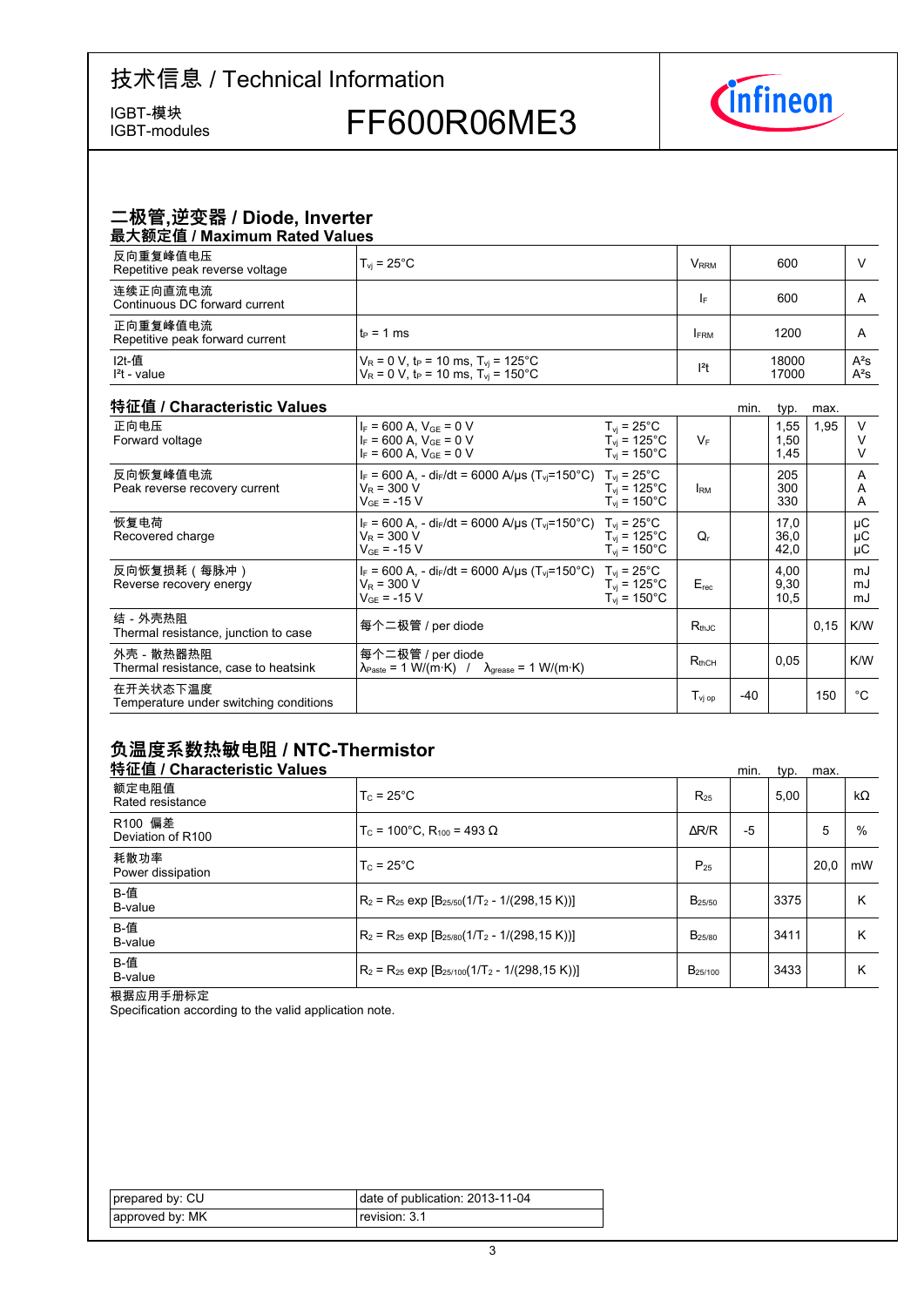IGBT-modules

IGBT-模块<br>IGBT-modules FF600R06ME3



| 模块 / Module                                              |                                                                                                                                                         |                  |       |                |      |                |
|----------------------------------------------------------|---------------------------------------------------------------------------------------------------------------------------------------------------------|------------------|-------|----------------|------|----------------|
| 绝缘测试电压<br>Isolation test voltage                         | RMS. $f = 50$ Hz. $t = 1$ min.                                                                                                                          | <b>VISOL</b>     |       | 2,5            |      | kV             |
| 模块基板材料<br>Material of module baseplate                   |                                                                                                                                                         |                  |       | Cu             |      |                |
| 内部绝缘<br>Internal isolation                               | 基本绝缘 (class 1, IEC 61140)<br>basic insulation (class 1, IEC 61140)                                                                                      |                  |       | $Al_2O_3$      |      |                |
| 爬电距离<br>Creepage distance                                | 端子- 散热片 / terminal to heatsink<br>端子- 端子 / terminal to terminal                                                                                         |                  |       | 14,5<br>13,0   |      | mm             |
| 电气间隙<br>Clearance                                        | 端子- 散热片 / terminal to heatsink<br>端子- 端子 / terminal to terminal                                                                                         |                  |       | 12,5<br>10.0   |      | <sub>mm</sub>  |
| 相对电痕指数<br>Comperative tracking index                     |                                                                                                                                                         | CTI              |       | > 200          |      |                |
|                                                          |                                                                                                                                                         |                  | min.  | typ.           | max. |                |
| 外壳 - 散热器热阻<br>Thermal resistance, case to heatsink       | 每个模块 / per module<br>$\lambda_{\text{Paste}} = 1 \text{ W}/(\text{m} \cdot \text{K}) / \lambda_{\text{grease}} = 1 \text{ W}/(\text{m} \cdot \text{K})$ | $R_{thCH}$       |       | 0,009          |      | K/W            |
| 杂散电感 模块<br>Stray inductance module                       |                                                                                                                                                         | $L_{\text{SCF}}$ |       | 20             |      | nH             |
| 模块引线电阻.端子-芯片<br>Module lead resistance, terminals - chip | T <sub>C</sub> = 25°C, 每个开关 / per switch                                                                                                                | $R_{CC' + FF'}$  |       | 1,10           |      | $m\Omega$      |
| 储存温度<br>Storage temperature                              |                                                                                                                                                         | $T_{sta}$        | $-40$ |                | 125  | $^{\circ}C$    |
| 模块安装的安装扭距<br>Mounting torque for modul mounting          | 螺丝 M5 根据相应的应用手册进行安装<br>Screw M5 - Mounting according to valid application note                                                                          | м                | 3.00  | $\overline{a}$ | 6,00 | N <sub>m</sub> |
| 端子联接扭距<br>Terminal connection torque                     | 螺丝 M6 根据相应的应用手册进行安装<br>Screw M6 - Mounting according to valid application note                                                                          | M                | 3,0   |                | 6,0  | N <sub>m</sub> |
| 重量<br>Weight                                             |                                                                                                                                                         | G                |       | 345            |      | g              |

Eon, Eoff, Erec Messungen mit Vce-clamping und zusätzlichem Snubber-Kondensator Eon, Eoff, Erec measurements with Vce-clamping and additional snubber-condensator

| prepared by: CU | date of publication: 2013-11-04 |
|-----------------|---------------------------------|
| approved by: MK | revision: 3.1                   |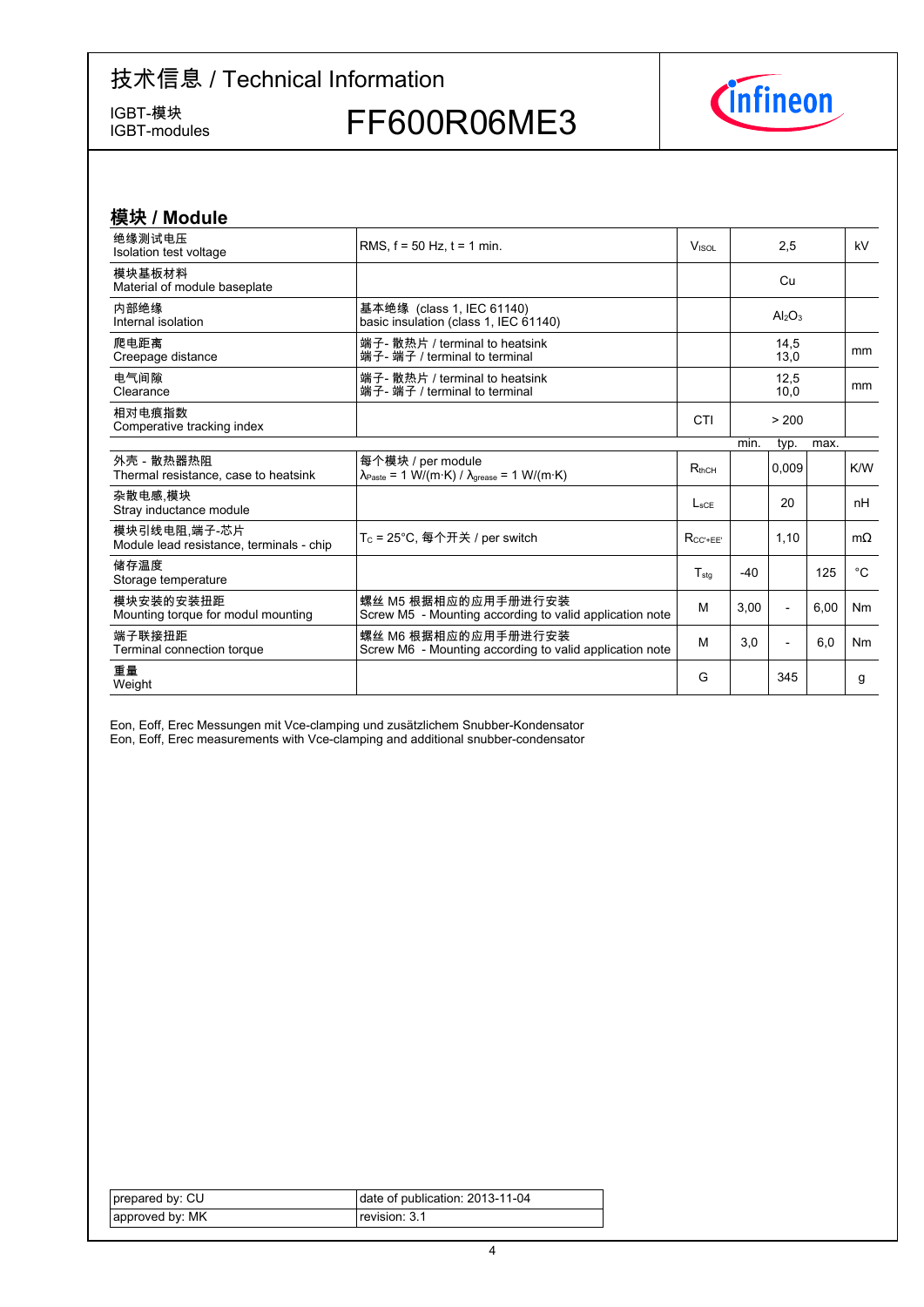IGBT-modules

## IGBT-模块<br>IGBT-modules FF600R06ME3



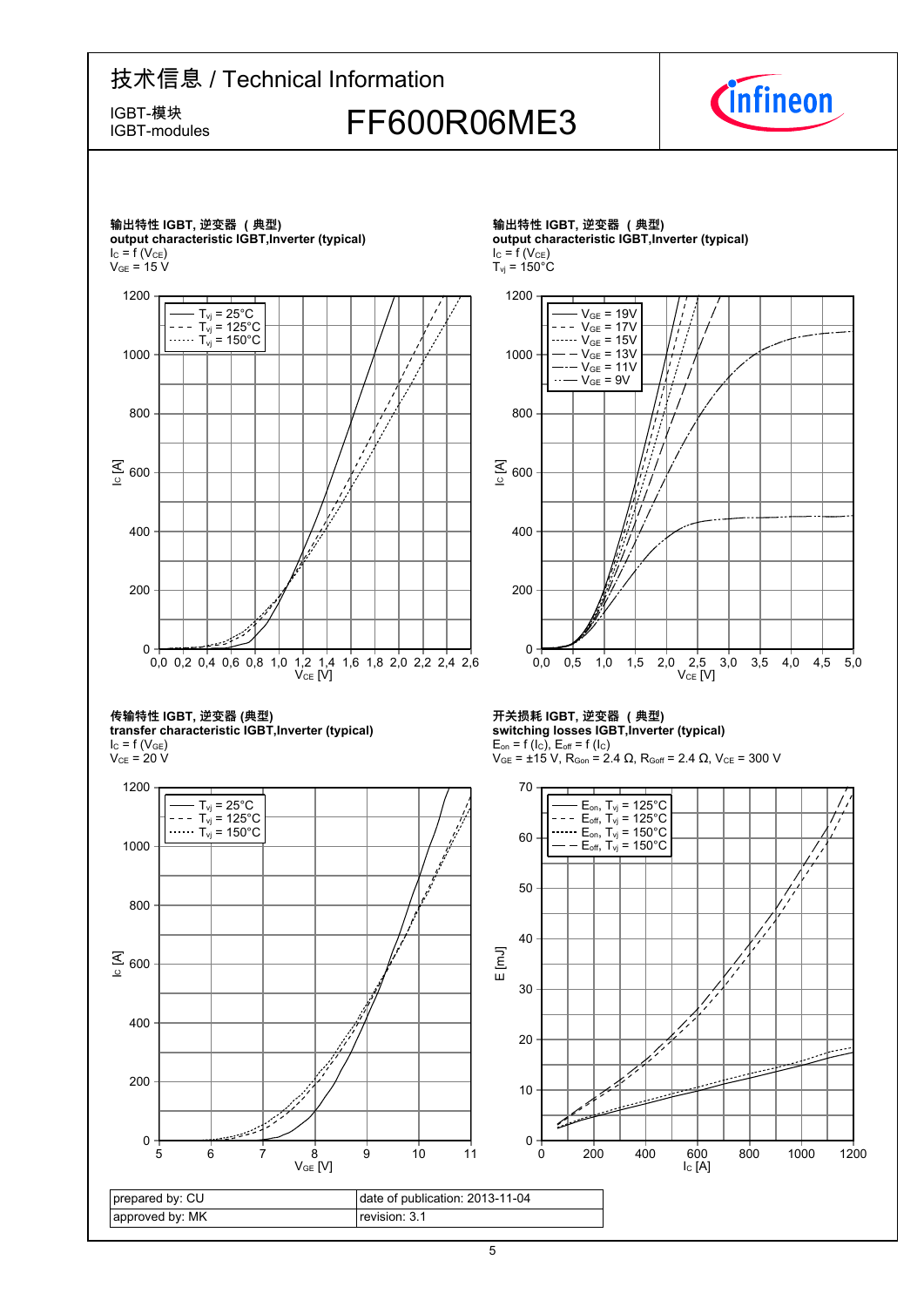### 技术信息 / Technical Information IGBT-模块<br>IGBT-modules FF600R06ME3 IGBT-modules





prepared by: CU approved by: MK date of publication: 2013-11-04 revision: 3.1  $V_{CE}$  [V]  $\circ$  [A] 0 100 200 300 400 500 600 700 0 200 400 600 800 1000 1200 1400 - I<sub>C</sub>, Modul  $- - I_c$ , Chip

瞬态热阻抗 IGBT, 逆变器 **transient thermal impedance IGBT, Inverter**  $Z_{thJC} = f(t)$ 



#### 正向偏压特性 二极管,逆变器 (典型) **forward characteristic of Diode, Inverter (typical)**  $I_F = f(V_F)$

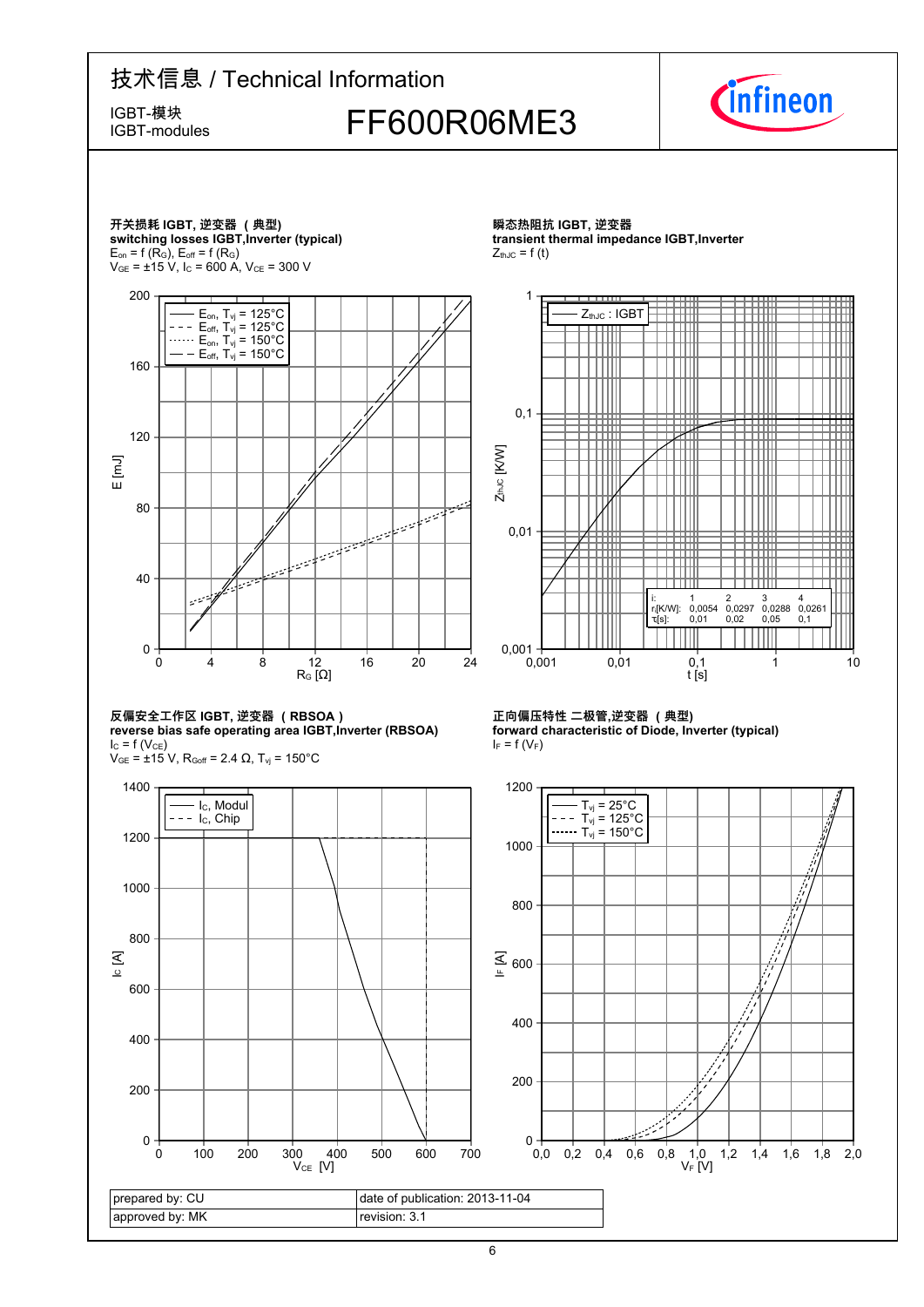IGBT-modules

IGBT-模块<br>IGBT-modules FF600R06ME3



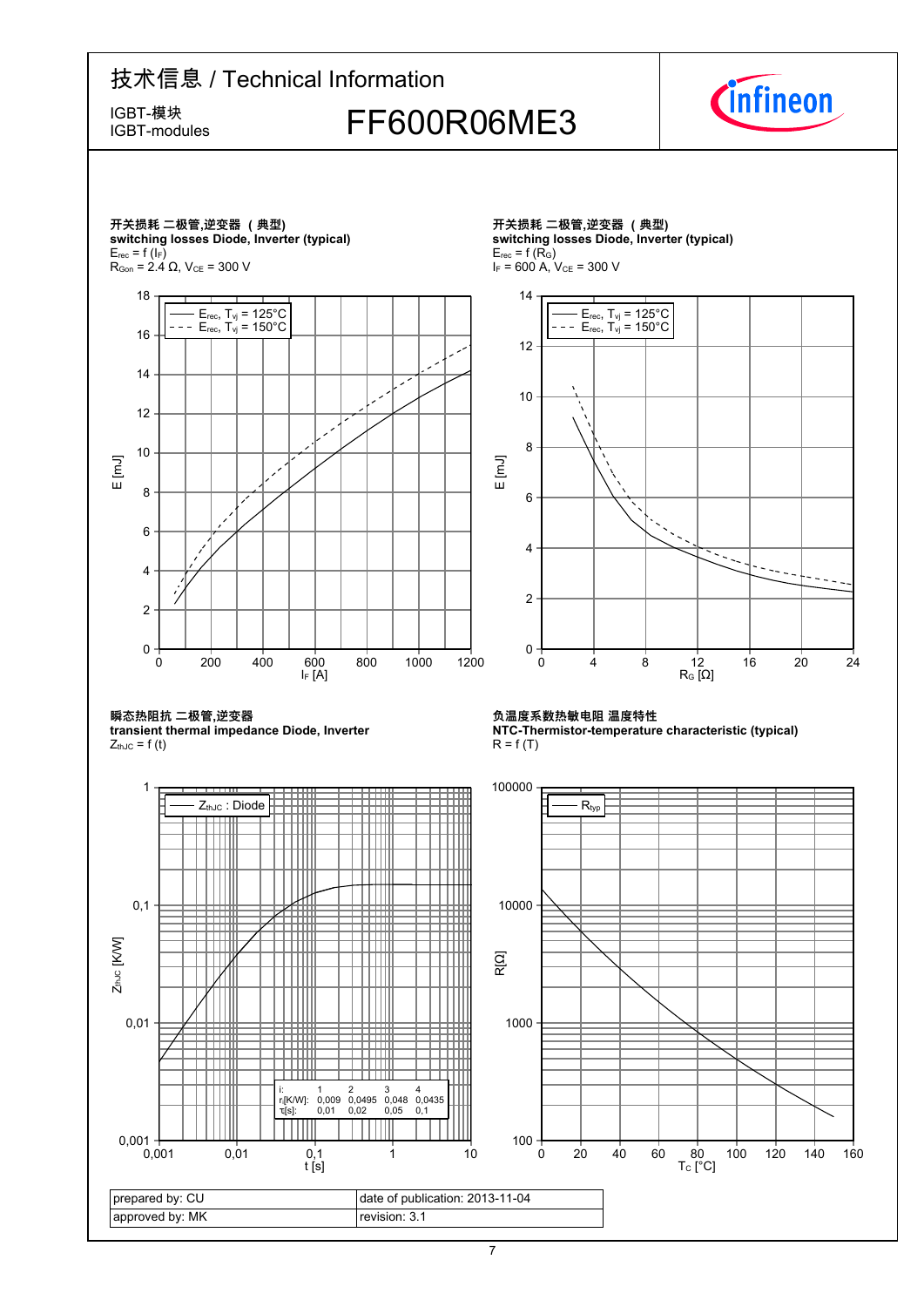IGBT-modules

IGBT-模块<br>IGBT-modules FF600R06ME3



### **接线图-/-circuit\_diagram\_headline**